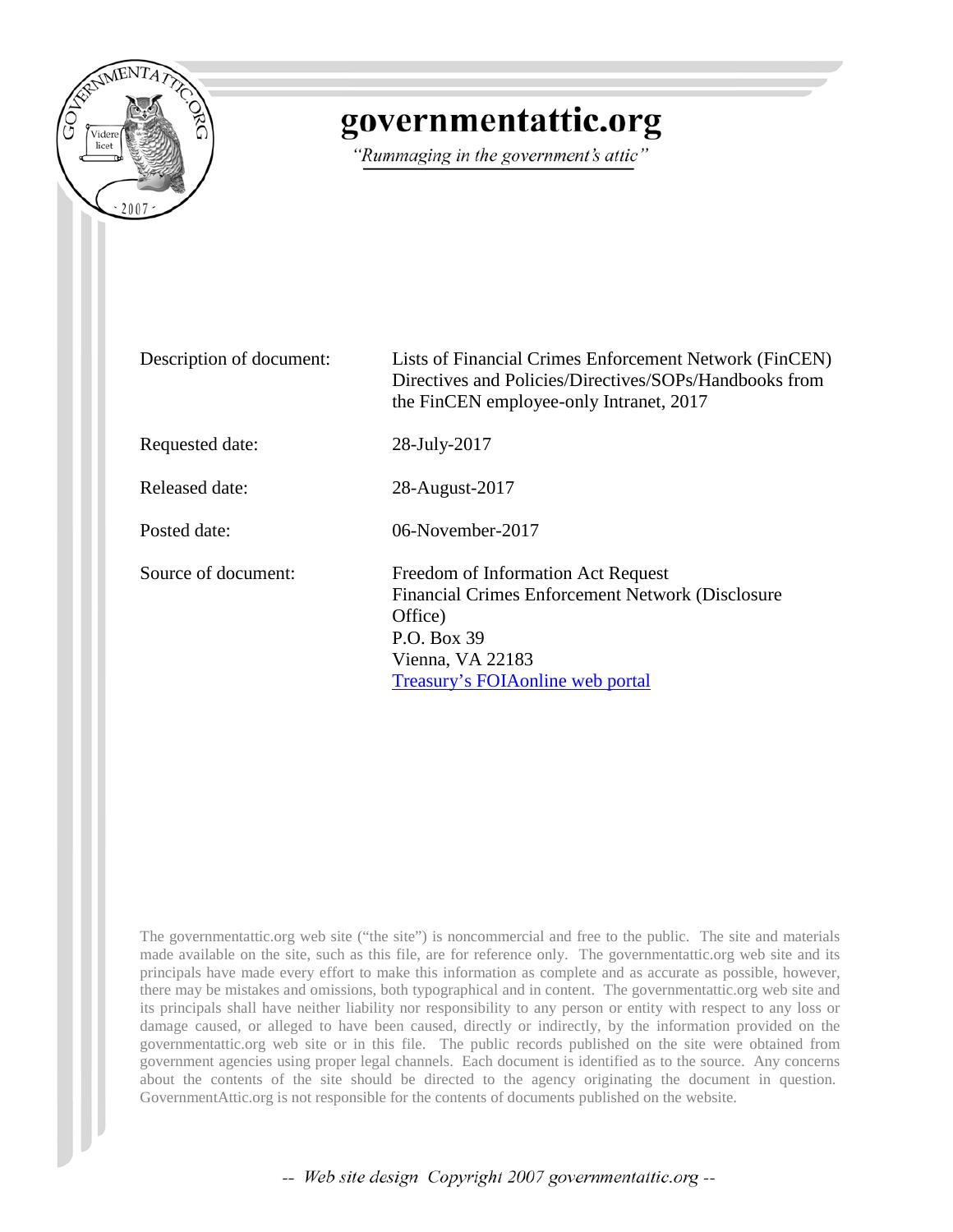

August 28, 2017

Re: FinCEN 17-348-F goFOIA# 2017-08-038

This letter responds to your July 28, 2017, Freedom of Information Act request to the Financial Crimes Enforcement Network. We received this request on August 4, 2017 for a copy of:

- 1. The list of FinCEN directives
- 2. The listing of FinCEN delegation orders
- 3. Listing of FinCEN handbooks

Per phone call you stated satisfaction using the FinCEN Intranet as the tool to search for a list of FinCEN handbooks.

We have completed our search and review and found (4) pages responsive to your request. All (4) pages are released to you in full. Note FinCEN combines directives and delegation orders in one list under the title of "FinCEN Directives".

You have the right to file an administrative appeal within 90 days of the date of this letter. By filing an appeal, you preserve your rights under the FOIA and give the agency a chance to review and reconsider your request and the agency's decision. Both the letter and the envelope should be clearly marked "FOIA/PA Appeal" and must include a statement explaining why you believe this decision is in error. If you have any questions, please call me at 703-905-5034.

If you would like to discuss our response before filing an appeal to attempt to resolve your dispute without going through the appeals process, you may contact our FOIA Public Liaison, Mr. Ryan Law for assistance at: FOIA and Transparency, Department of the Treasury, Washington, DC 20220; Phone 202-622-8098; TreasFOIA@treasury.gov.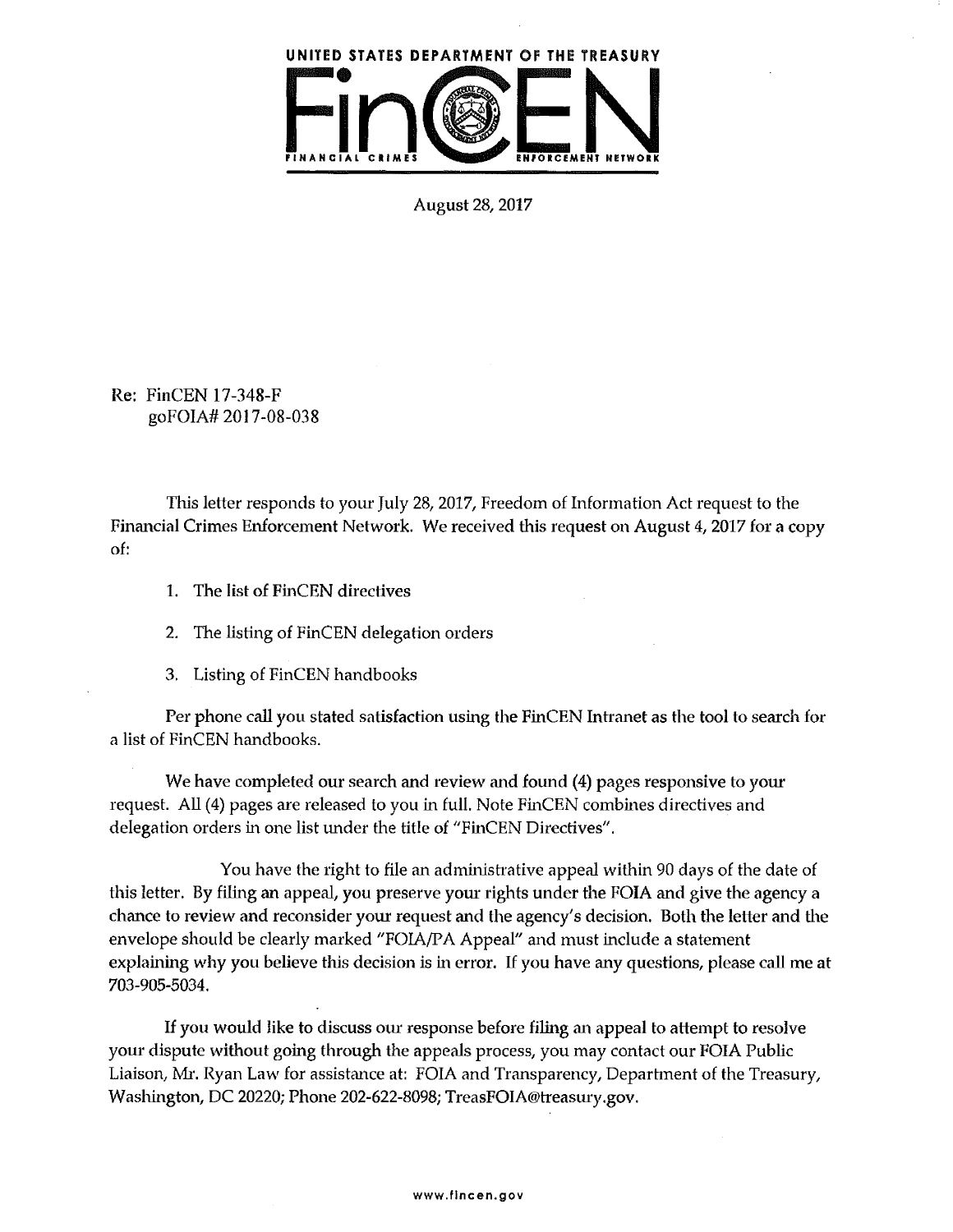If you are unable to resolve your FOIA dispute through our FOIA Public Liaison, the Office of Government Information Services {OGIS), the Federal FOIA Ombudsman's office, offers mediation services to help resolve disputes between FOIA requesters and the Federal agencies. The contact information for OGIS is:

> Office of Government Information Services National Archives and Records Administration 8601 Adelphi Road-OGIS College Park, MD 20740-6001 202-741-5770 ogis@nara.gov ogis.archives.gov 877-684-6448 202-741-5770

Very truly yours,  $\frac{1}{\sqrt{2\pi}}$ 

Gilbert L. Paist Disclosure Officer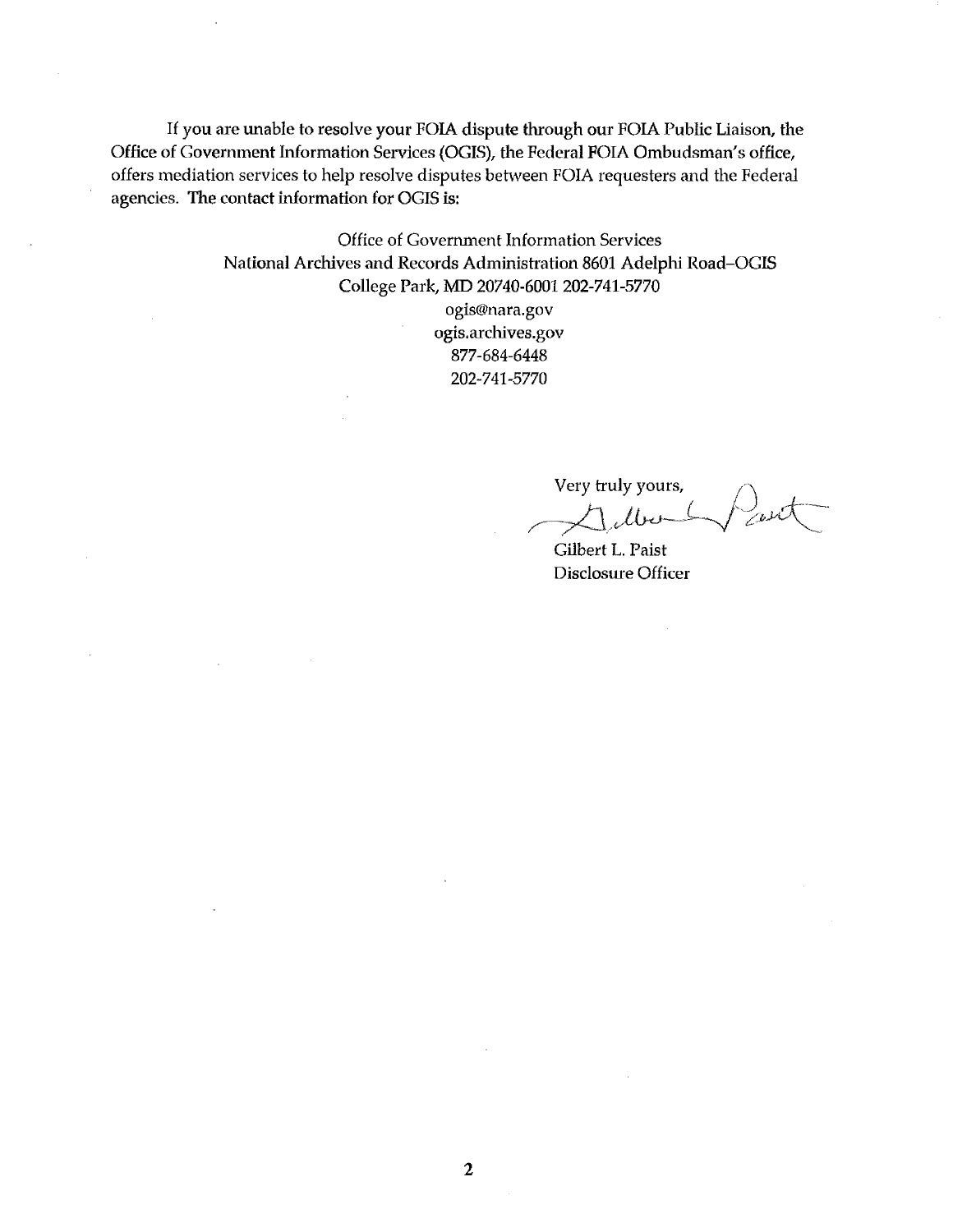## **FinCEN Directives**

Academic Degree Training Program Acceptance of Payment from Non-Federal Sources for Travel Expenses Acquisition Program Cancelled Administrative Grievance System Adverse and Disciplinary Actions with Table of Penalities Alternative Dispute Resolution (ADR) Policy Alternative Work Schedule Program Alternative Work Schedule Program - FAQs Appellate Determinations for FOIA and Privacy Act Requests Authority to Approve Travel Authority to Certify Records Filed Pursuant to the Bank Secrecy Act Awards and Recognition Program BSA Data Management Category Rating Under Delegated Examining Conference Planning and Approval Contact and Visits with Foreign Intelligence Agenc Contracting Officer's Technical Representative (COTR) Program Cancelled Creditable Service for Annual Leave Accrual Delegation for the Designated Accrediting Authorit Cancelled Delegation for the Order of Succession Delegation for Waiving Claims Against FinCEN Employees for Erroneous Payments Delegation of Authority for Property or Services and lnteragency Agreements New Delegation of Authority to Associate Director New Delegation of Background Investigation and Suitabi Delegation of Oath Administrators New Delegations for the Intergovernmental Personnel Act (IPA) Mobility Program Details to FinCEN SOP EEO Policy Statement Environmental Stewardship at FinCEN Federal Career Intern Program (FCJP) FinCEN Directive System New FinCEN Organization FinCEN Use and Dissemination Guidelines Fitness Center Membership Fee Subsidy Progran1 Fitness Center Subsidy FAQs Freedom of Information Act and Privacy Act Program Government Contractor-Issued Travel Charge Cards Harassment Prevention Policy Human Resource Authority Delegation Information Technologv Security Program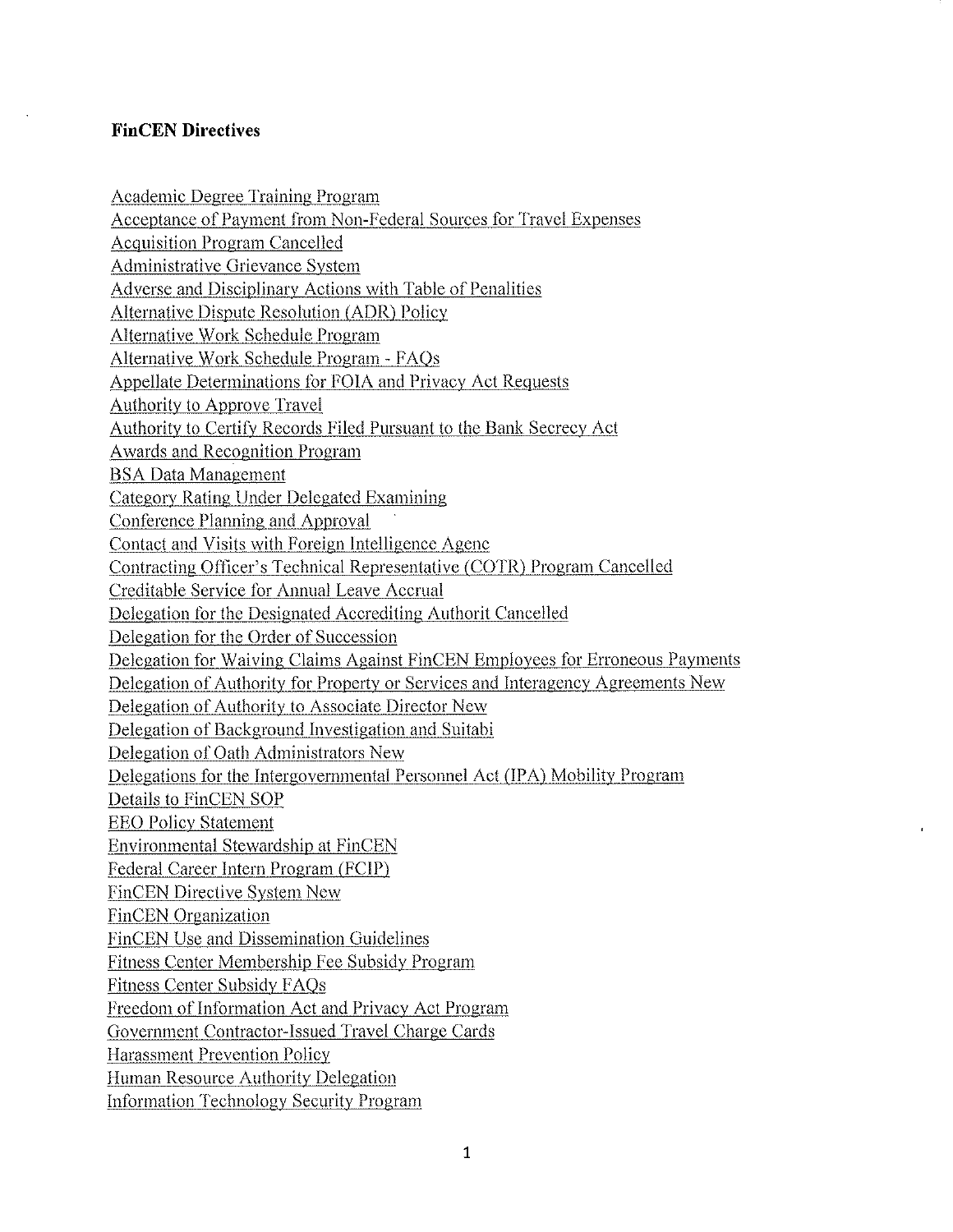Information Technology Security Program - Attachment Intergovernmental Personnel Act /IPA) Mobility Program Intergovernmental Personnel Act {IPA) Mobility Program - SOP Internal Collaboration Policy Language Training Program Leadership Development Program Limited Personal Use of Government Information Technology (IT) Resources Media Inquiries New Merit Staffing Promotion Plan Occupant Emergency Evacuation Program Outside Employment and Outside Activities Paperwork Management: Correspondence Procedures Paperwork Management: Forms Management Program New Paperwork Management: Forms Management Program - A New Paperwork Management: Vital Records Program Part-Time Employment Program Passport and Visas, Issuance and Control Performance Management Program Performance Management Program Handbook Personnel Entrance Process Personnel Security - Credentials Cancelled Personnel Security - Employee Country Clearance Procedures Personnel Separation Process Position Management and Classification Position Risk and Sensitivity Designation Premium Class Travel Processing FinCEN Personnel for SCI Procurement Authority Delegation Cancelled Professional Liability Insurance Public Transportation Benefit Program New Reasonable Accommodation Policy and Procedures Records Maintenance Recruitment Bonuses, Relocation Bonuses and Retent Recruitment Bonuses, Relocation Bonuses and Retent Recruitment Bonuses, Relocation Bonuses and Retent Request for Computer/Network and Telephone Support Response to and Notification of the Breach of Personally Identifiable Information Review of 314a Cases New Speaking Engagement Procedures Student Loan Repayment Program Student Loan Repayment Program: Processing Form Student Loan Repayment Program: Request Form Student Loan Repayment Program: Service Agreement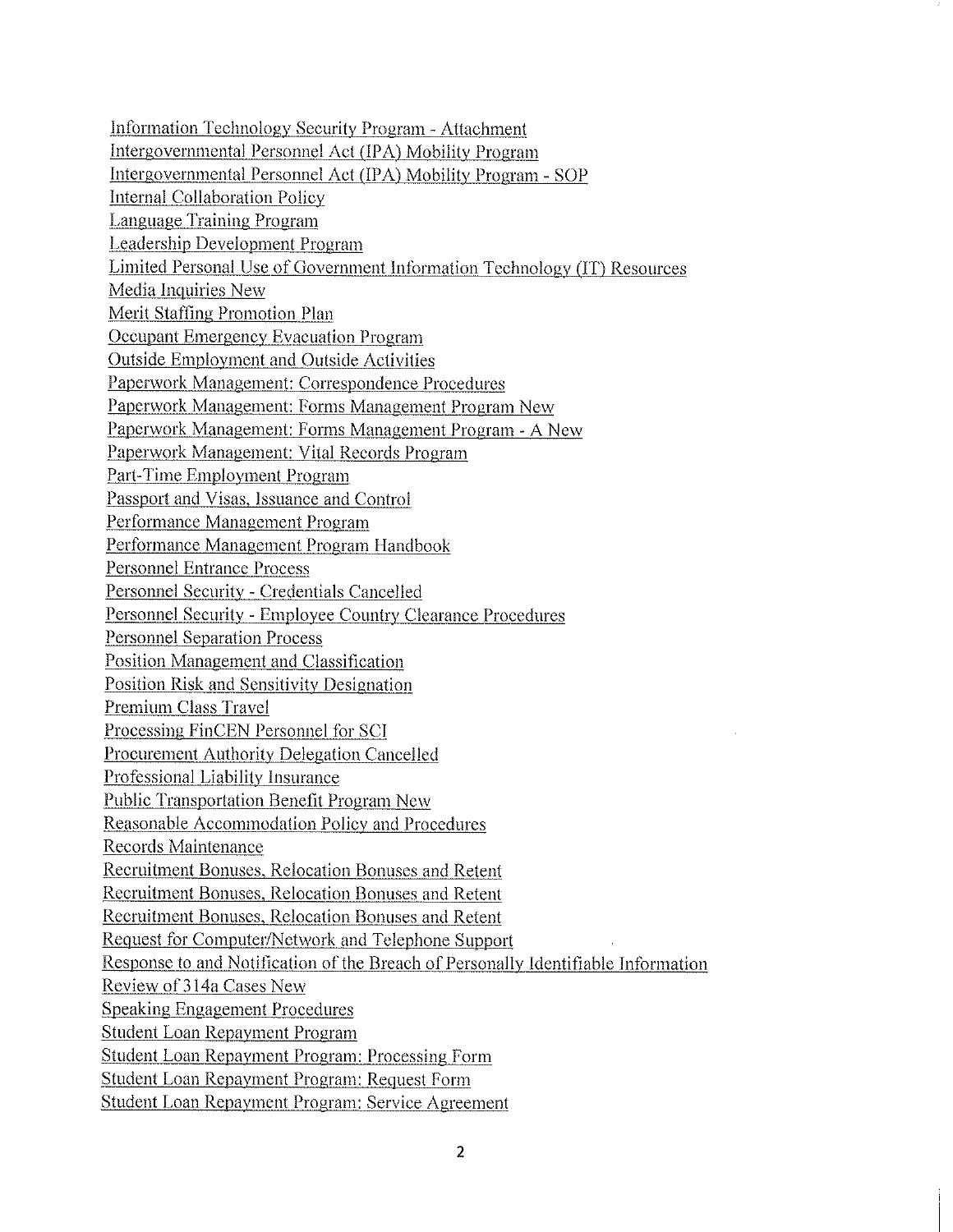Superior Qualifications Appointments

Technology Review Board

Telework Program

Telework Program: Frequently Asked Questions

Training and Professional Development Program Policy

Training Procurement Policy and Procedures

Travel Policy ~ Administrative Resource Center (ARC) Travel Guide

Travel, Pay, and Related Benefits for Personnel Assigned Outside the United States

Use of Managed-Attribution Internet Access ("Anonymous Browsing") New

Use of Reception and Representation Funds New

Visitor Escort Program

 $\sim$ 

Waiver of Claims for Erroneous Payments

 $\mathcal{L}_{\mathcal{A}}$